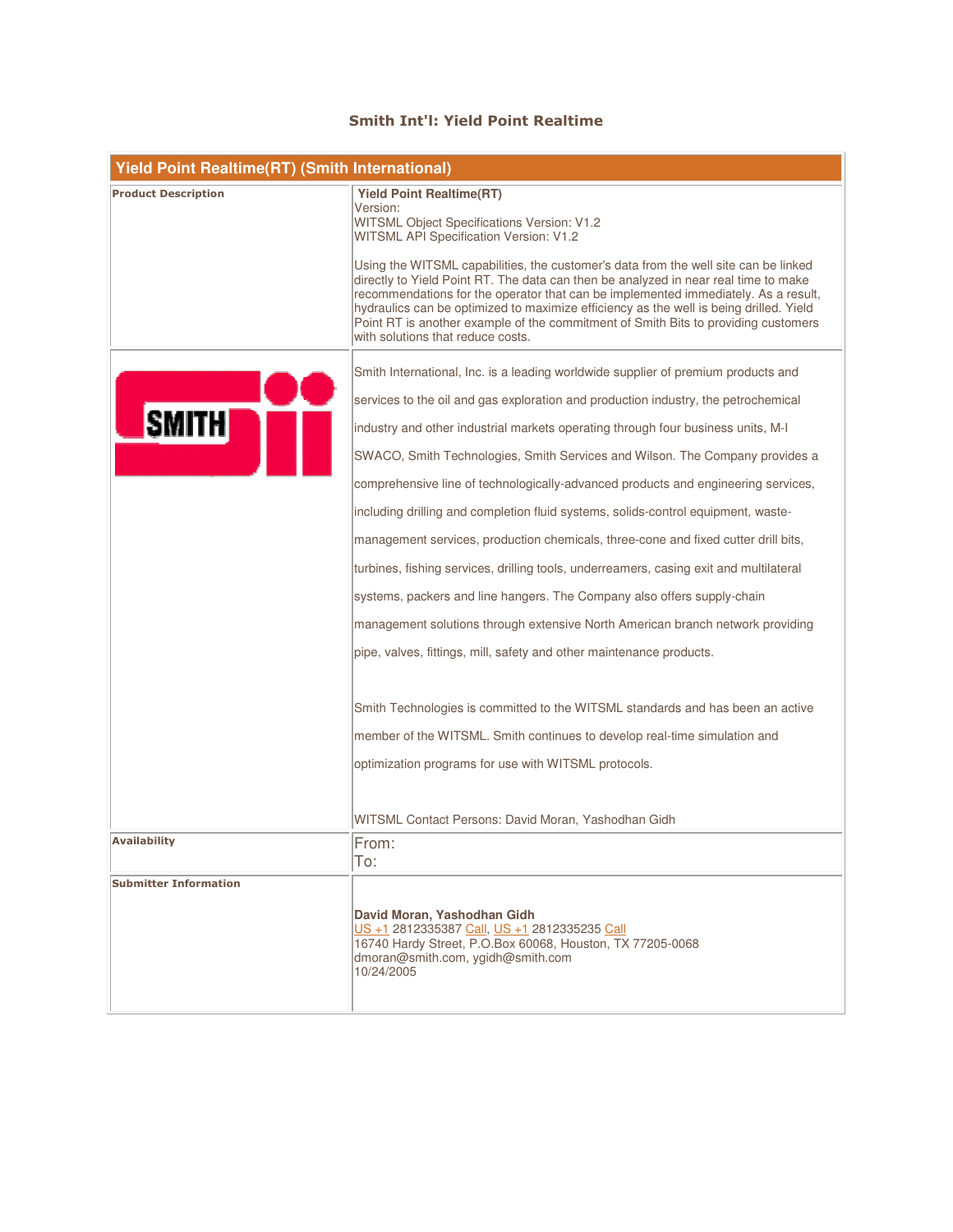| <b>WITSML Function Coverage</b> |                                                                                                                                                                                                                                                                                                                                                                                                                                                                                                                                                                                                                                                                                                                                                                                                                                                                                                                                                                                                                                                                                                                                                                                                                                                           |
|---------------------------------|-----------------------------------------------------------------------------------------------------------------------------------------------------------------------------------------------------------------------------------------------------------------------------------------------------------------------------------------------------------------------------------------------------------------------------------------------------------------------------------------------------------------------------------------------------------------------------------------------------------------------------------------------------------------------------------------------------------------------------------------------------------------------------------------------------------------------------------------------------------------------------------------------------------------------------------------------------------------------------------------------------------------------------------------------------------------------------------------------------------------------------------------------------------------------------------------------------------------------------------------------------------|
|                                 | Check all that apply. Explain limitations and/or special circumstances in the Comments area.                                                                                                                                                                                                                                                                                                                                                                                                                                                                                                                                                                                                                                                                                                                                                                                                                                                                                                                                                                                                                                                                                                                                                              |
|                                 | Notes:                                                                                                                                                                                                                                                                                                                                                                                                                                                                                                                                                                                                                                                                                                                                                                                                                                                                                                                                                                                                                                                                                                                                                                                                                                                    |
|                                 | Functional coverage is organized according to five kinds of product functionality with respect to the WITSML                                                                                                                                                                                                                                                                                                                                                                                                                                                                                                                                                                                                                                                                                                                                                                                                                                                                                                                                                                                                                                                                                                                                              |
|                                 | Standards: two kinds of client functions and three kinds of server functions.                                                                                                                                                                                                                                                                                                                                                                                                                                                                                                                                                                                                                                                                                                                                                                                                                                                                                                                                                                                                                                                                                                                                                                             |
|                                 | A product may exhibit multiple kinds of functionality.                                                                                                                                                                                                                                                                                                                                                                                                                                                                                                                                                                                                                                                                                                                                                                                                                                                                                                                                                                                                                                                                                                                                                                                                    |
|                                 | $\bullet$<br>The terms client and server are used here exclusively with respect to the WITSML<br>Server API interfaces. Clients issue requests to servers. Servers receive and<br>respond to requests from clients.                                                                                                                                                                                                                                                                                                                                                                                                                                                                                                                                                                                                                                                                                                                                                                                                                                                                                                                                                                                                                                       |
|                                 | Behaviors for products that do not use the WITSML Server API are classified in an<br>analogous manner.                                                                                                                                                                                                                                                                                                                                                                                                                                                                                                                                                                                                                                                                                                                                                                                                                                                                                                                                                                                                                                                                                                                                                    |
|                                 | The five product classifications of WITSML functional coverage are:                                                                                                                                                                                                                                                                                                                                                                                                                                                                                                                                                                                                                                                                                                                                                                                                                                                                                                                                                                                                                                                                                                                                                                                       |
|                                 | Client Products --<br>1. WITSML Producer Client -- a product that generates or otherwise obtains data<br>that is formulated as WITSML object instances and sent to a WITSML Server to be<br>incorporated in that server's data population. Examples of such products include<br>products that pick up real-time data from sensor devices, format it, and send it to a<br>server; and products that extract data from data stores, format it, and send it to a<br>server.<br>2. WITSML Consumer Client -- a product that issues requests for data as queries<br>of subscriptions to a WITSML Server and then receives data as query responses or<br>subscription publications. Examples of such products include products that acquire<br>data from a server, possibly reformat it, and delivery it to an application program<br>or viewer utility.                                                                                                                                                                                                                                                                                                                                                                                                        |
|                                 | 1&2. Products the exhibit combined Producer and Consume Client functions<br>may be application programs that operate directly on a WITSML Server, such as a<br>mudlogging application or a pore pressure analysis application.                                                                                                                                                                                                                                                                                                                                                                                                                                                                                                                                                                                                                                                                                                                                                                                                                                                                                                                                                                                                                            |
|                                 | ٠<br>Server Products --<br>3. WITSML Receiving Server -- a product that performs WITSML Server functions<br>in general and, in particular, acquires data from external sources. Data acquisition<br>may be through WITSML API interfaces or other mechanisms.<br>4. WITSML Delivering Server -- a product that performs WITSML Server<br>functions in general and, in particular, delivers data to external destinations. Data<br>delivery may be through WITSML API interfaces or other mechanisms.<br>5. WITSML Managing Server -- a product that performs WITSML Server functions<br>in general and, in particular, supports requests from authorized client applications<br>to augment (extend), modify, or delete (part or all) WITSML object instances.<br>3&4. The general understanding and expectation is that a product characterized as<br>a WITSML Server supports both Receiving and Delivering Server functionality.<br>3&4&5. The addition of Managing Server functionality allows a WITSML Server<br>product to do more than store and forward data, such as supporting data quality<br>management client applications that help ensure the integrity and quality of data<br>content in a Server data population.<br>General Functions -- |
|                                 | 6. Virtually all products associated with the WITSML Standards will issue and/or<br>process WITSML Server General Functions to determine the capabilities and<br>version of a server product.                                                                                                                                                                                                                                                                                                                                                                                                                                                                                                                                                                                                                                                                                                                                                                                                                                                                                                                                                                                                                                                             |
| 1. WITSML Producer Client       | A product that (generates and) sends WITSML object instances to a destination process:<br>1a [100] Sends to a WITSML Server using AddToStore interface<br>1b [ ] Otherwise                                                                                                                                                                                                                                                                                                                                                                                                                                                                                                                                                                                                                                                                                                                                                                                                                                                                                                                                                                                                                                                                                |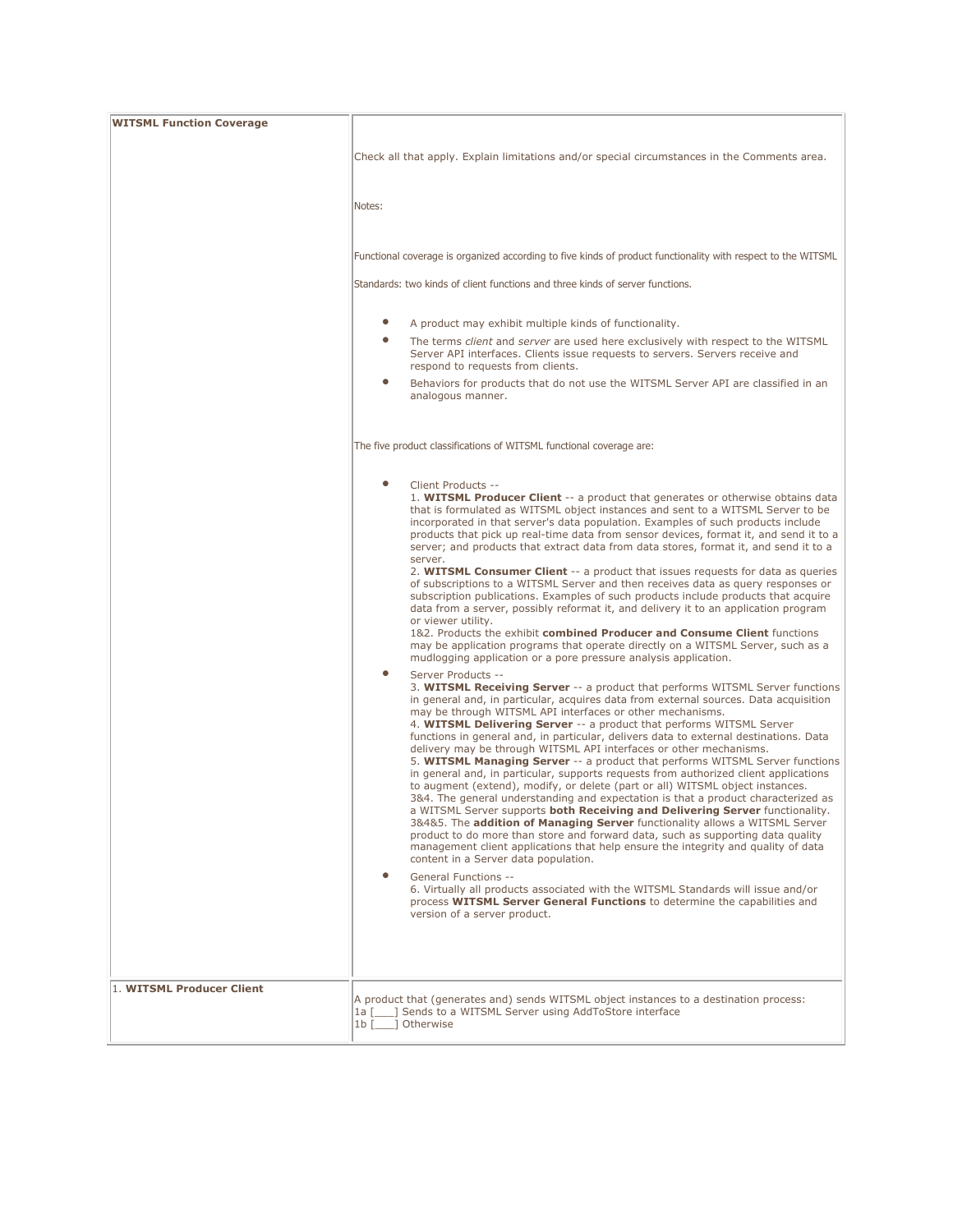| 2. WITSML Consumer Client     | A product that requests and receives WITSML data from a source process:<br>2a [ X ] Queries a WITSML Server using GetFromStore interface<br>2b [10, 30] Subscribes to a WITSML Server using Publish interface<br>2c [ ] Otherwise                                                                                                                                                                                                       |
|-------------------------------|-----------------------------------------------------------------------------------------------------------------------------------------------------------------------------------------------------------------------------------------------------------------------------------------------------------------------------------------------------------------------------------------------------------------------------------------|
| 3. WITSML Receiving Server    | A product that performs the WITSML Server interfaces and receives data from source<br>processes:<br>3a [166] Receives WITSML object instances via AddToStore interface<br>3b [100] Otherwise receives WITSML object instances<br>3c [ ] Receives non-WITSML form data treated as if it were WITSML<br>object instances or a virtual equivalent                                                                                          |
| 4. WITSML Delivering Server   | A product that performs the WITSML Server interfaces and delivers data to destination<br>processes:<br>4a [100] Delivers WITSML data in response to queries via GetFromStore<br>interface<br>4b [___] Publishes WITSML data in response to subscriptions via the Publish interface<br>4c [___] Otherwise delivers WITSML data<br>4d [100] Delivers non-WITSML form data derived from WITSML object<br>instances or a virtual equivalent |
| 5. WITSML Managing Server     | A product that performs the WITSML Server interfaces and manages (augments, changes,<br>deletes portions, or deletes entirely) WITSML object instances or a virtual equivalent:<br>5a [___] Processes modification requests via AddToStore,<br>UpdateInStore, DeleteFromStore interfaces<br>5b [       Otherwise processes modification requests                                                                                        |
| 6. WITSML General Functions   | A product that issues general WITSML Server interface requests to a WITSML Server:<br>6a [_X_] Issues GetVersion and/or GetCapabilities<br>A product that performs the general WITSML Server interfaces:<br>6b [X ] Processes GetVersion and/or GetCapabilities                                                                                                                                                                         |
|                               |                                                                                                                                                                                                                                                                                                                                                                                                                                         |
| <b>WITSML Object Coverage</b> | Mark D for <b>Deliver</b> and R for Receive, as applicable. If all functions do not apply, note either<br>functions supported or functions not-supported, e.g. supported by 1a. Explain other limitations<br>or special cases in the Comments area.                                                                                                                                                                                     |
|                               | [_R_] Realtime                                                                                                                                                                                                                                                                                                                                                                                                                          |
|                               | $[-R_$ Well                                                                                                                                                                                                                                                                                                                                                                                                                             |
|                               | [_R_] Wellbore                                                                                                                                                                                                                                                                                                                                                                                                                          |
|                               | $[-R_$ Log & WellLog                                                                                                                                                                                                                                                                                                                                                                                                                    |
|                               | [_R_] Trajectory & Traj. Stn.                                                                                                                                                                                                                                                                                                                                                                                                           |
|                               | 1 Message                                                                                                                                                                                                                                                                                                                                                                                                                               |
|                               | 1 Mud Log                                                                                                                                                                                                                                                                                                                                                                                                                               |
|                               | [_R_] Rig                                                                                                                                                                                                                                                                                                                                                                                                                               |
|                               | _] Survey Program                                                                                                                                                                                                                                                                                                                                                                                                                       |
|                               | 1 Target                                                                                                                                                                                                                                                                                                                                                                                                                                |
|                               | ] Fluids Report                                                                                                                                                                                                                                                                                                                                                                                                                         |
|                               | ] Operations Report                                                                                                                                                                                                                                                                                                                                                                                                                     |
|                               | _] Risk                                                                                                                                                                                                                                                                                                                                                                                                                                 |